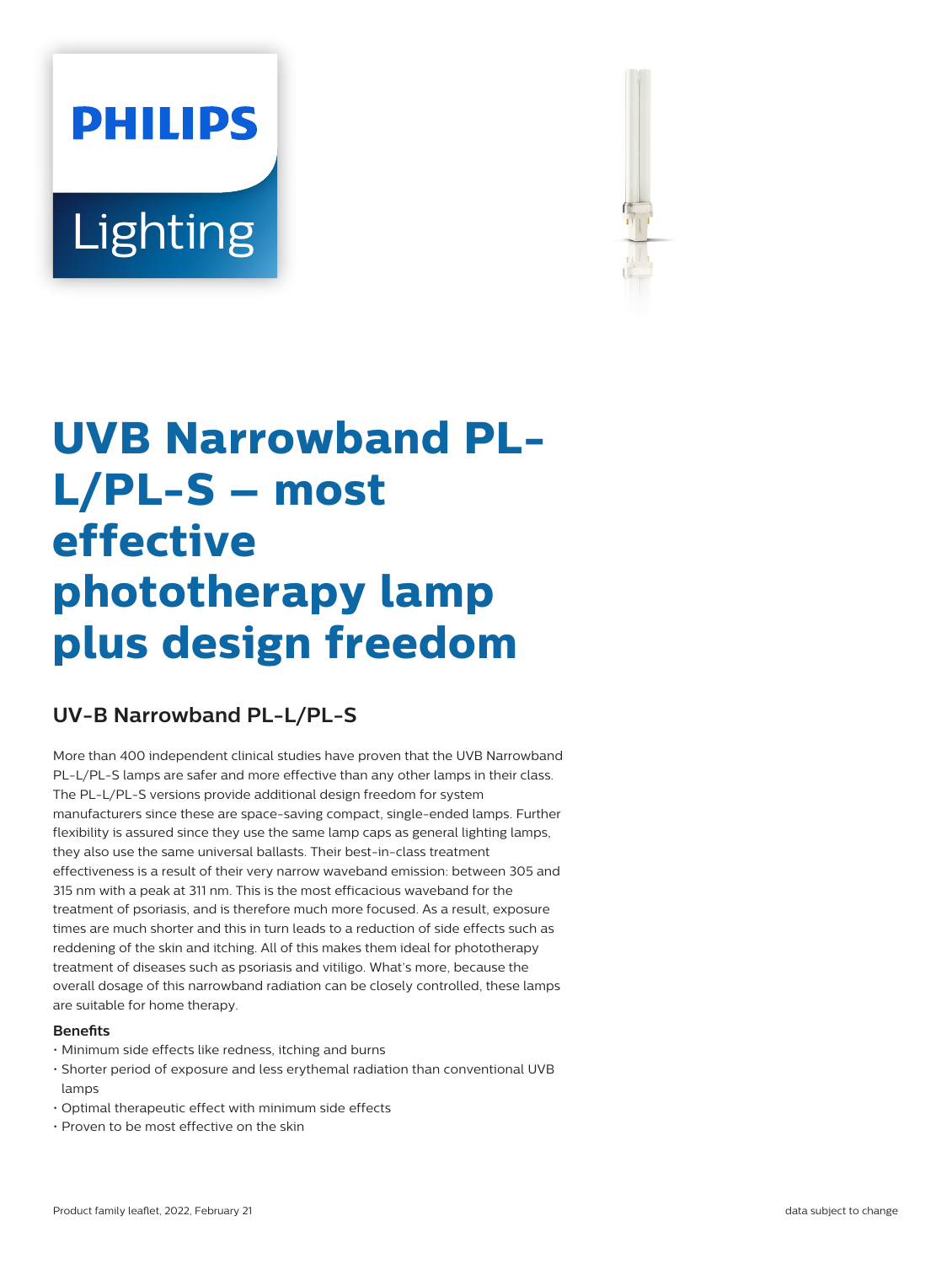### **UV-B Narrowband PL-L/PL-S**

#### **Features**

- Emission peak at 311 nm
- Narrowband
- Special developed phosphor and glass
- World wide tested in more than 400 clinical tests

#### **Application**

• Psoriasis, Vitiligo

#### **Warnings and Safety**

• A lamp breaking is extremely unlikely to have any impact on your health. If a lamp breaks, ventilate the room for 30 minutes and remove the parts, preferably with gloves. Put them in a sealed plastic bag and take it to your local waste facilities for recycling. Do not use a vacuum cleaner.

#### **Versions**



#### **Dimensional drawing**



| Product                     | $D1(max)$ $D(max)$ $A(max)$ |       |                          | B (max) C (max) |  |
|-----------------------------|-----------------------------|-------|--------------------------|-----------------|--|
| PL-L 36W/01/4P 1CT/25 18 mm |                             | 39 mm | 384.2 mm 410 mm 416.6 mm |                 |  |